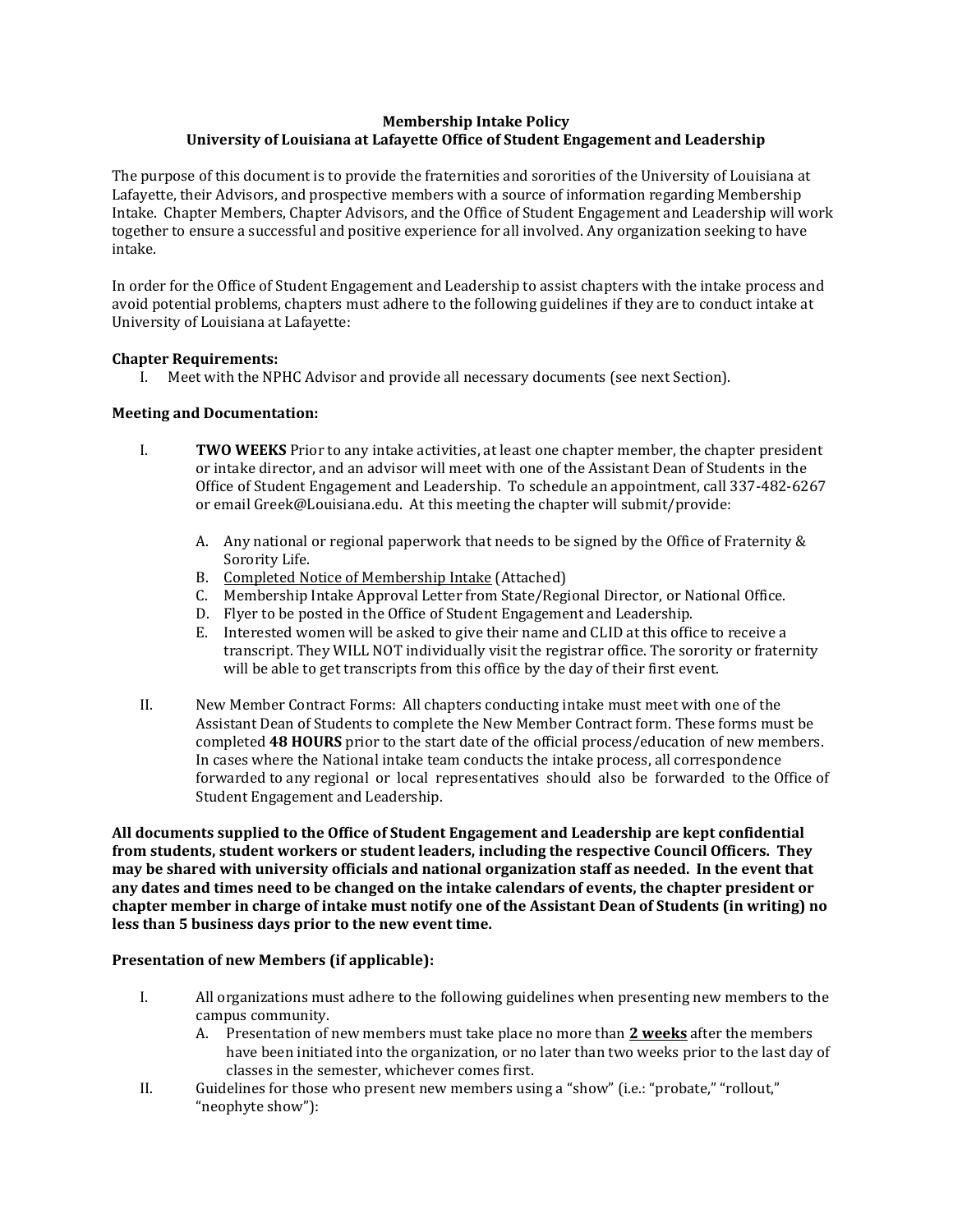- A. Presentation "Shows" are not to be scheduled on the same night/time of a previously planned event of another chapter of the same council without approval from that organization OR in direct conflict with any major Greek Life or University event.
- B. Presentation must be viewed by an Assistant Dean. Viewing by an Assistant Dean of Students must be scheduled 48 hours in advance. After viewing, no changes can be made unless approved by an Assistant Dean.
- C. No explicit language or revealing attire is to be used/worn by the new members or other "show" participants. Presentation shows must uphold the values of each fraternity/sorority as well as the National Pan-Hellenic Council.
- D. No alcoholic beverages will be permitted.
- E. No physical abuse will be tolerated. This includes but is not limited to: slapping, kicking, spitting, punching, pushing, poking, caning, etc. No paddles or bricks are permitted anywhere at or during the show (Canes, staffs, sticks, etc. may be used as a part of the performance but may not be used as an instrument to harm another individual.)
- F. Disruptions by other attending organizations will not be tolerated. This includes but is not limited to: walking through the presenters' show, talking over the presenting organization, etc.
- G. The duration of the presentation show should be no longer than 1 hour total. Shows must start within 10 minutes of scheduled time advertised. Following the show, members of the presenting organization must vacate the area within 30 minutes. (This will help with crowd disbursement.) The presenting organization will be responsible for ensuring the site used is left in its original state after use.
- H. A staff member from the Office of Student Engagement and Leadership MUST be in attendance at all new member presentations.
- I. The University of Louisiana at Lafayette Code of Conduct must be respected during the presentation. Failure to adhere to any of these policies may result in the loss of privileges during subsequent intake periods.